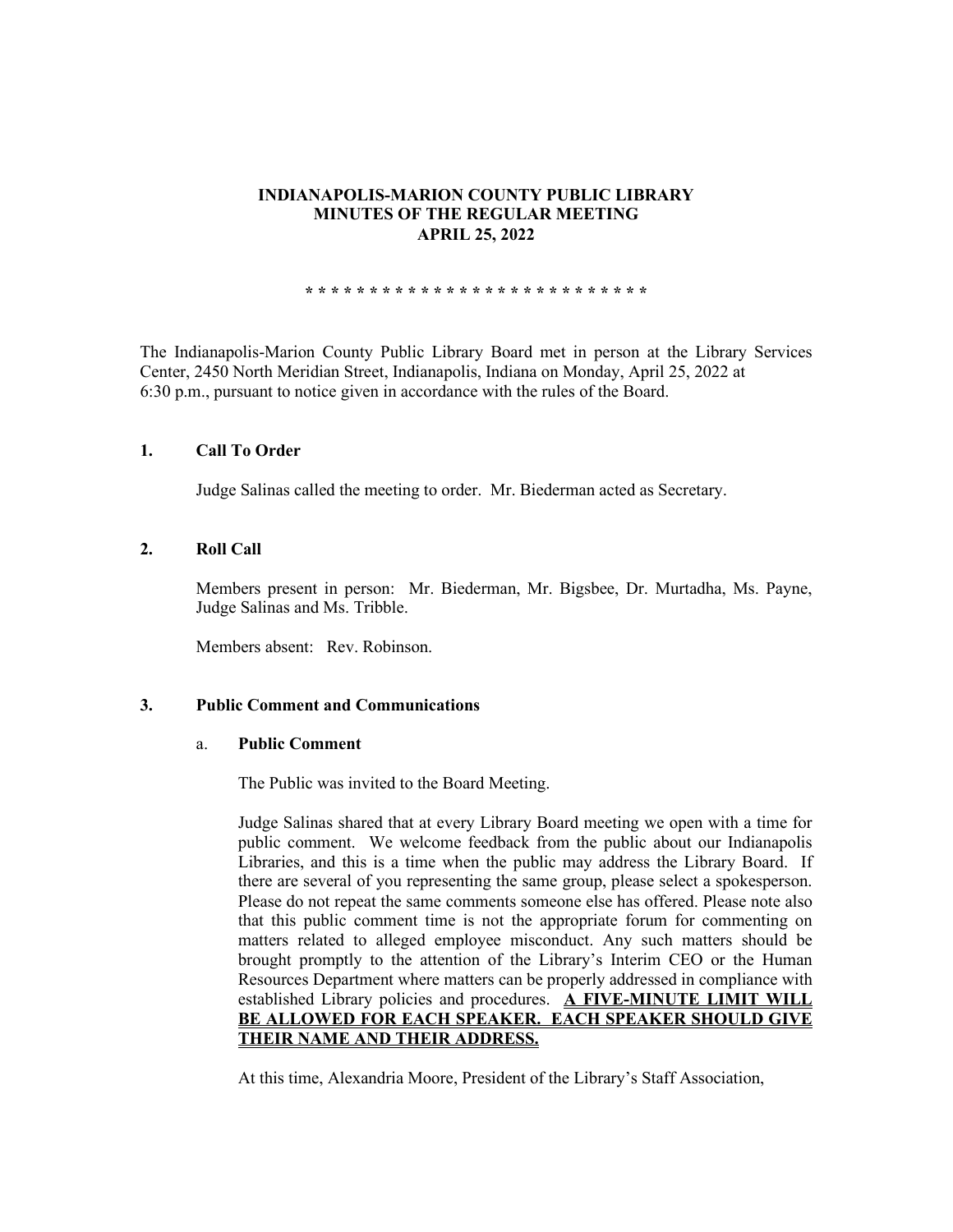addressed the Board. She provided invitations and then personally invited all Board members to attend the Association's upcoming May Breakfast on May 2, 2022.

- b. **Dear CEO Letters and Responses** were distributed for the Board's information.
- c. **Correspondence** for the Board's general information was distributed.

### **4. Approval Of Minutes: Executive Session, Regular and Special Meetings**

#### a. **Executive Session, March 25, 2022**

The minutes from the Executive Session held March 25, 2022 had been distributed to the Board.

The minutes were approved on the motion of Ms. Payne, seconded by Mr. Biederman, and the following roll call vote:

| Mr. Biederman – Aye   | $Ms. \text{Payne} - Aye$ |
|-----------------------|--------------------------|
| Mr. Bigsbee – Abstain | Judge Salinas $-$ Aye    |
| Dr. Murtadha – Aye    | $Ms.$ Tribble $-$ Aye    |

#### b. **Regular Meeting, March 28, 2022**

The minutes from the Regular Meeting held March 28, 2022 had been distributed to the Board.

The minutes were approved on the motion of Ms. Payne, seconded by Ms. Tribble, and the following roll call vote:

| Mr. Biederman $-$ Aye | $Ms. \text{Payne} - Aye$ |
|-----------------------|--------------------------|
| Mr. Bigsbee $-$ Aye   | Judge Salinas – Aye      |
| $Dr.$ Murtadha $-Aye$ | $Ms.$ Tribble $-$ Aye    |

# **COMMITTEE REPORTS**

# **5. Finance Committee (Patricia A. Payne, Chair; Raymond Biederman, Hope C. Tribble)**

### a. **Report of the Treasurer – March 2022**

Carolyn Adams, Interim CFO, reviewed the Report of the Treasurer that had been distributed to the Board.

She noted that there is nothing unusual about the first quarter numbers. Actual revenues are approximately \$1.34 million and our year-to-date expenditures are \$9.80 million.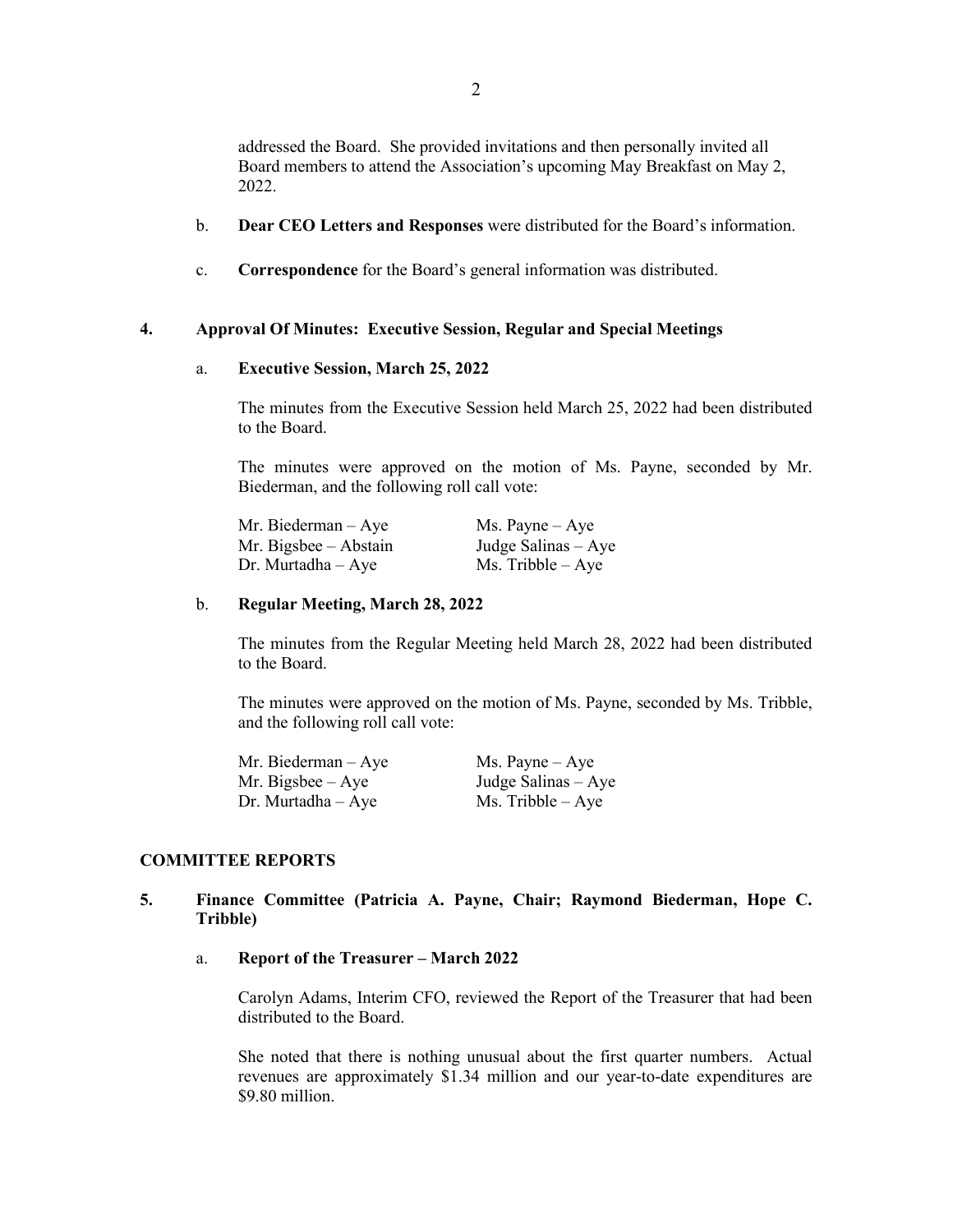Dr. Murtadha made the motion, which was seconded by Ms. Payne that the Report of the Treasurer be filed for audit.

The Report of the Treasurer was approved for filing for audit on the following roll call vote:

| Mr. Biederman $-$ Aye | $Ms. \text{Payne} - Aye$ |
|-----------------------|--------------------------|
| Mr. Bigsbee $-$ Aye   | Judge Salinas $-$ Aye    |
| $Dr.$ Murtadha $-Aye$ | $Ms.$ Tribble $-$ Aye    |

b. **Resolution 18 – 2022** (Transfer Between Classifications and Accounts)

Ms. Adams reviewed the information contained in Resolution 18 – 2022. She pointed out that the Library will move funds from Security Services to Appointed Salaries.

After full discussion and careful consideration of Resolution 18 – 2022, the resolution was adopted on the motion of Ms. Payne and seconded by Ms. Tribble, to approve Resolution 18 – 2022, the Transfer Between Classifications and Accounts.

Resolution 18 – 2022 was approved on the following roll call vote:

| Mr. Biederman $-$ Aye  | $Ms. \text{Payne} - Aye$ |
|------------------------|--------------------------|
| Mr. Bigsbee $-$ Aye    | Judge Salinas – Aye      |
| $Dr.$ Murtadha $-$ Aye | $Ms.$ Tribble $-$ Aye    |

The resolution is appended to, and made a part of, these minutes.

c. **Resolution 19 – 2022** (Approval of OCLC, Inc. Cataloging, Metadata and Interlibrary Loan Subscription Services Agreement Renewal)

It was explained that the Library wishes to utilize the OCLC Cataloging, Metadata and Interlibrary Loans services for the period of July 1, 2022 to June 30, 2023. The annual cost is not to exceed \$130,000.

After full discussion and careful consideration of Resolution 19 – 2022, the resolution was adopted on the motion of Ms. Payne and seconded by Ms. Tribble, to approve Resolution 19 – 2022, the Approval of OCLC, Inc. Cataloging, Metadata and Interlibrary Loan Subscription Services Agreement Renewal.

Resolution 19 – 2022 was approved on the following roll call vote:

| Mr. Biederman $-$ Aye | $Ms. \text{Payne} - Aye$ |
|-----------------------|--------------------------|
| Mr. Bigsbee $-$ Aye   | Judge Salinas – Aye      |
| $Dr.$ Murtadha $-Aye$ | $Ms.$ Tribble $-$ Aye    |

The resolution is appended to, and made a part of, these minutes.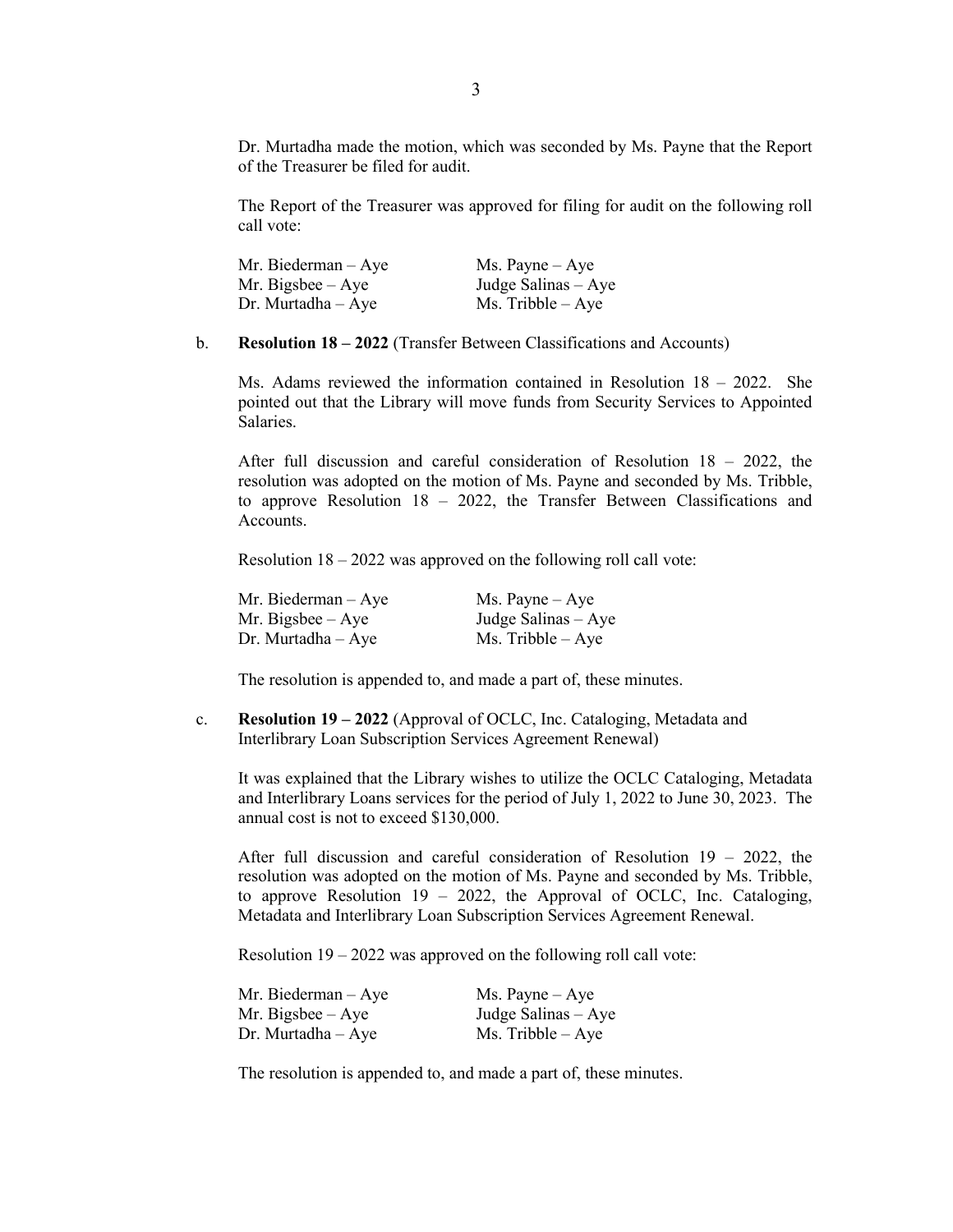d. **Resolution 20 – 2022** (Approval of Baker & Taylor Book Leasing/High Demand Services Agreement Renewal)

Ms. Adams commented that this program provides tools to manage and acquire approximately 6,684 forthcoming high-demand titles efficiently and quickly so IndyPL can meet public demand. The Library will pay Baker & Taylor a total of \$114,898 for the subscription period of May 1, 2022 through April 31, 2023.

After full discussion and careful consideration of Resolution  $20 - 2022$ , the resolution was adopted on the motion of Ms. Payne, and seconded by Ms. Tribble, to approve Resolution 20 – 2022, the Approval of Baker  $\&$  Taylor Book Leasing/High Demand Services Agreement Renewal.

Resolution  $20 - 2022$  was approved on the following roll call vote:

| Mr. Biederman – Aye | $Ms. \text{Payne} - Aye$ |
|---------------------|--------------------------|
| Mr. Bigsbee – Aye   | Judge Salinas $-$ Aye    |
| Dr. Murtadha – Aye  | $Ms.$ Tribble $-Aye$     |

The resolution is appended to, and made a part of, these minutes.

# **6. Diversity, Policy and Human Resources Committee (Hope C. Tribble, Chair; Curtis W. Bigsbee, Patricia A. Payne)**

Ms. Tribble, Chair of the Diversity, Policy and Human Resources Committee, shared information about the ongoing CEO Search.

She mentioned that the Search is on schedule. The position will be posted from May 9, 2022 until June 26, 2022. Ms. Tribble also noted that the first meeting of the CEO Search Committee will take place this Thursday, April 28, 2022.

a. **Resolution 21 – 2022** (Amend Staff Agreement for Sunday Credit)

Tisha Galarce, Interim HR Director, described Resolution 21 – 2022 to Amend Staff Agreement for Sunday Credit.

Employees not represented by the Union in Public Service and Collection Management positions will earn a Sunday Credit for each Sunday shift worked that is equal to 1.5 times their calculated hourly rate of pay.

After full discussion and careful consideration of Resolution 21 – 2022, the resolution was adopted on the motion of Ms. Tribble, and seconded by Ms. Payne, to approve Resolution 21 – 2022 to Amend Staff Agreement for Sunday Credit.

Resolution  $21 - 2022$  was approved on the following roll call vote:

| Mr. Biederman – Aye | $Ms. \text{Payne} - Aye$ |
|---------------------|--------------------------|
| Mr. Bigsbee – Aye   | Judge Salinas $-$ Aye    |
| Dr. Murtadha – Aye  | $Ms.$ Tribble $-Aye$     |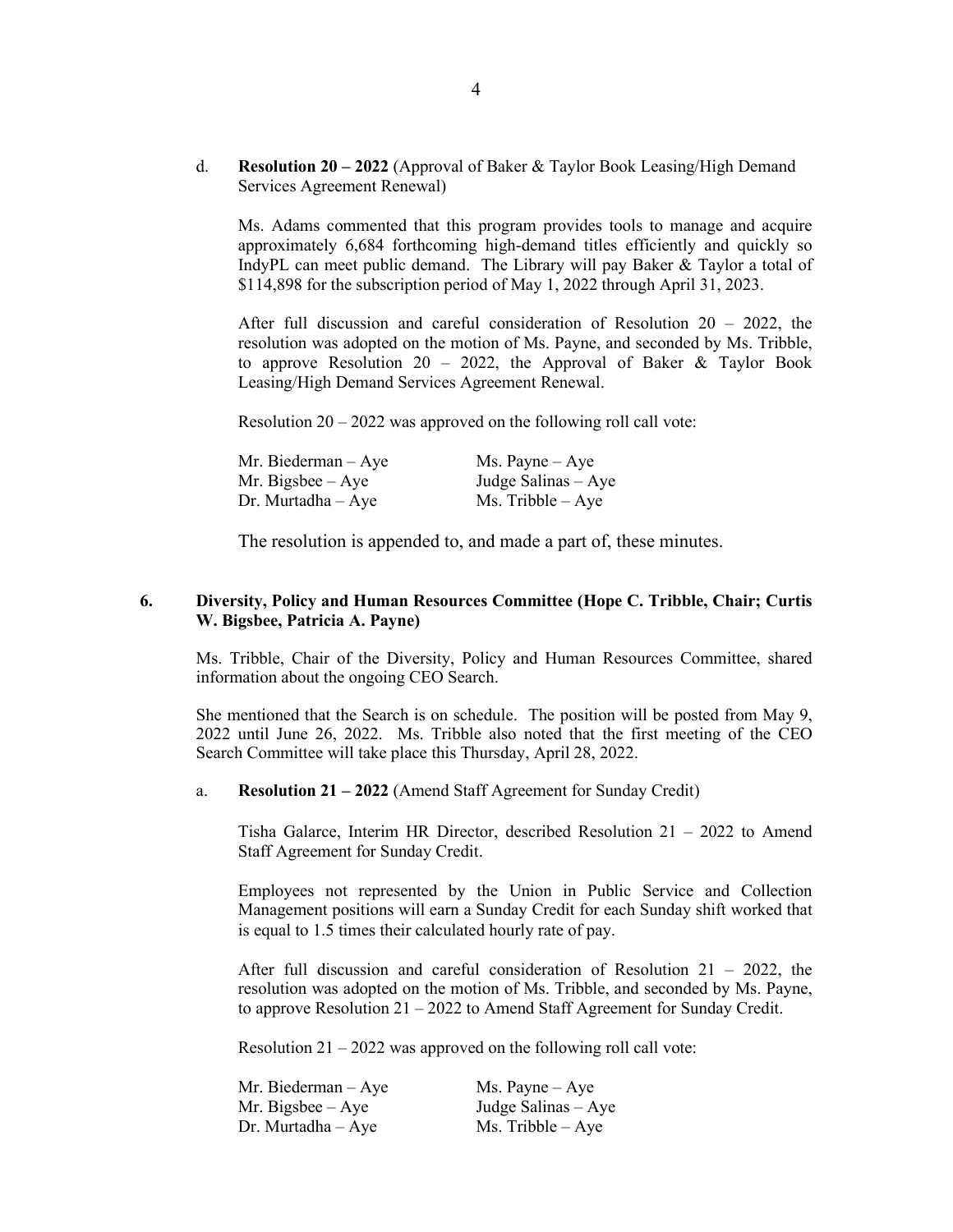The resolution is appended to, and made a part of, these minutes.

b. **Resolution 22 – 2022** (Sunday Credit and Schedule Policy)

Ms. Galarce discussed Resolution 22 – 2022 the Sunday Credit and Schedule Policy.

She described the two policies before the Board for approval, namely, Policy 249.7 Sunday Credit and Policy 245.2 Sunday Schedule. They allow the Library employees in Public Service or Collection Management positions to earn a Sunday Credit for each Sunday shift worked that is equal to 1.5 times their calculated hourly rate of pay.

After full discussion and careful consideration of Resolution  $22 - 2022$ , the resolution was adopted on the motion of Ms. Tribble, and seconded by Ms. Payne, to approve Resolution 22 – 2022 for the Sunday Credit and Schedule Policy.

Resolution 22 – 2022 was approved on the following roll call vote:

| Mr. Biederman – Aye   | $Ms. \text{Payne} - Aye$ |
|-----------------------|--------------------------|
| Mr. Bigsbee $-$ Aye   | Judge Salinas $-$ Aye    |
| $Dr.$ Murtadha $-Aye$ | $Ms.$ Tribble $-$ Aye    |

The resolution is appended to, and made a part of, these minutes.

# **7. Facilities Committee (Curtis W. Bigsbee, Chair; Dr. Khaula Murtadha, Rev. T. D. Robinson)**

a. **Resolution 23 – 2022** (Approval to Award a Construction Services Contract for the Glendale Replacement Branch Solar Photovoltaic System Project)

Adam Parsons, Facilities Director, reviewed the information contained in Resolution 23 – 2022.

He advised that the Facilities Committee was recommending that the contract for the Glendale Replacement Branch Solar Photovoltaic System Project be awarded to Telamon Energy of Carmel, Indiana in the amount of \$293,327.02. Telamon is an Indiana company with the knowledge, experience and resources to satisfactorily complete the work. The work will be funded by the Project Bond Fund.

After full discussion and careful consideration of Resolution 23 – 2022, the resolution was adopted on the motion of Mr. Bigsbee, and seconded by Dr. Murtadha, to approve Resolution 23 – 2022 for the Approval to Award a Construction Services Contract for the Glendale Replacement Branch Solar Photovoltaic Systems.

Resolution 23 – 2022 was approved on the following roll call vote: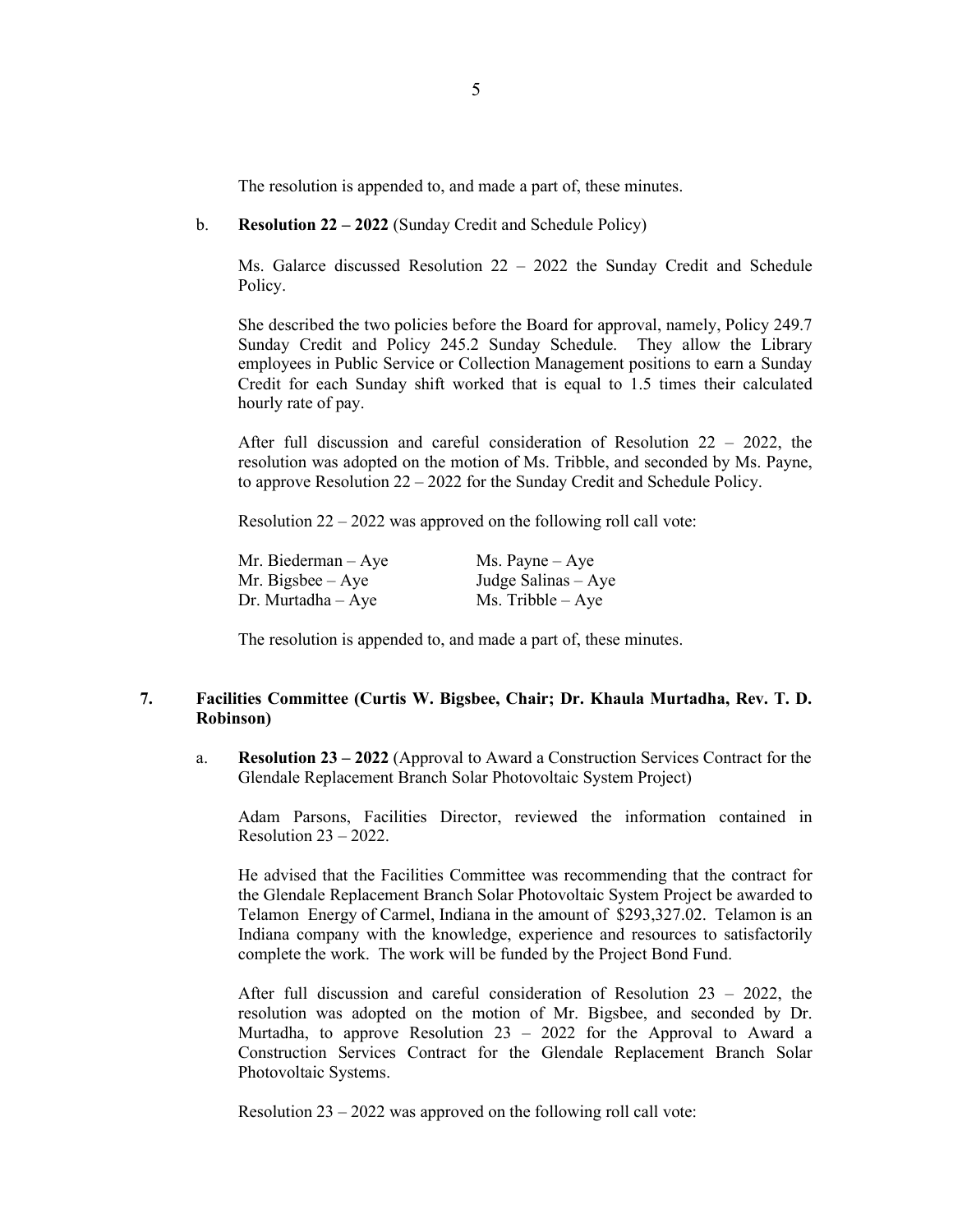| Mr. Biederman $-$ Aye  | $Ms. \text{Payne} - Aye$ |
|------------------------|--------------------------|
| Mr. Bigsbee $-$ Aye    | Judge Salinas $-$ Aye    |
| $Dr.$ Murtadha $-$ Aye | $Ms.$ Tribble $-$ Aye    |

The resolution is appended to, and made a part of, these minutes.

b. **Resolution 24 – 2022** (Approval to Award a Construction Services Contract for the Fort Ben Branch Solar Photovoltaic System Project)

Mr. Parsons discussed Resolution 24 – 2022.

It was explained that the Facilities Committee was recommending that Telamon Energy be awarded a construction services contract for the Fort Ben Branch Solar Photovoltaic System Project for a total cost of \$256,813.11. The work will be funded by the Project Bond Fund.

After full discussion and careful consideration of Resolution 24 – 2022, the resolution was adopted on the motion of Mr. Bigsbee and seconded by Dr. Murtadha, to approve Resolution 24 – 2022 for the Approval to Award a Construction Services Contract for the Fort Ben Branch Solar Photovoltaic Systems.

Resolution 24 – 2022 was approved on the following roll call vote:

| Mr. Biederman – Aye   | $Ms. \text{Payne} - Aye$ |
|-----------------------|--------------------------|
| Mr. Bigsbee $-$ Aye   | Judge Salinas $-$ Aye    |
| $Dr.$ Murtadha $-Aye$ | $Ms.$ Tribble $-Aye$     |

The resolution is appended to, and made a part of, these minutes.

c. **Resolution 25 – 2022** (Approval to Award a Construction Services Contract for the Spades Park Branch Lighting Upgrade Project)

It was noted by Mr. Parsons that the Committee was recommending that a construction services contract be awarded for the Spades Park Branch Lighting Upgrade Project to Richard Lopez Electrical, LLC, Indianapolis, Indiana for a total cost of \$96,883. The work will replace fluorescent and HID fixtures with new LED fixtures. It will also improve the overall light level and light distribution in the branch. The work will be funded by the Energy Improvements Bond Fund.

After full discussion and careful consideration of Resolution 25 – 2022, the resolution was adopted on the motion of Mr. Bigsbee and seconded by Mr. Biederman, to approve Resolution  $25 - 2022$  for the Approval to Award a Construction Services Contract for the Spades Park Branch Lighting Upgrade Project.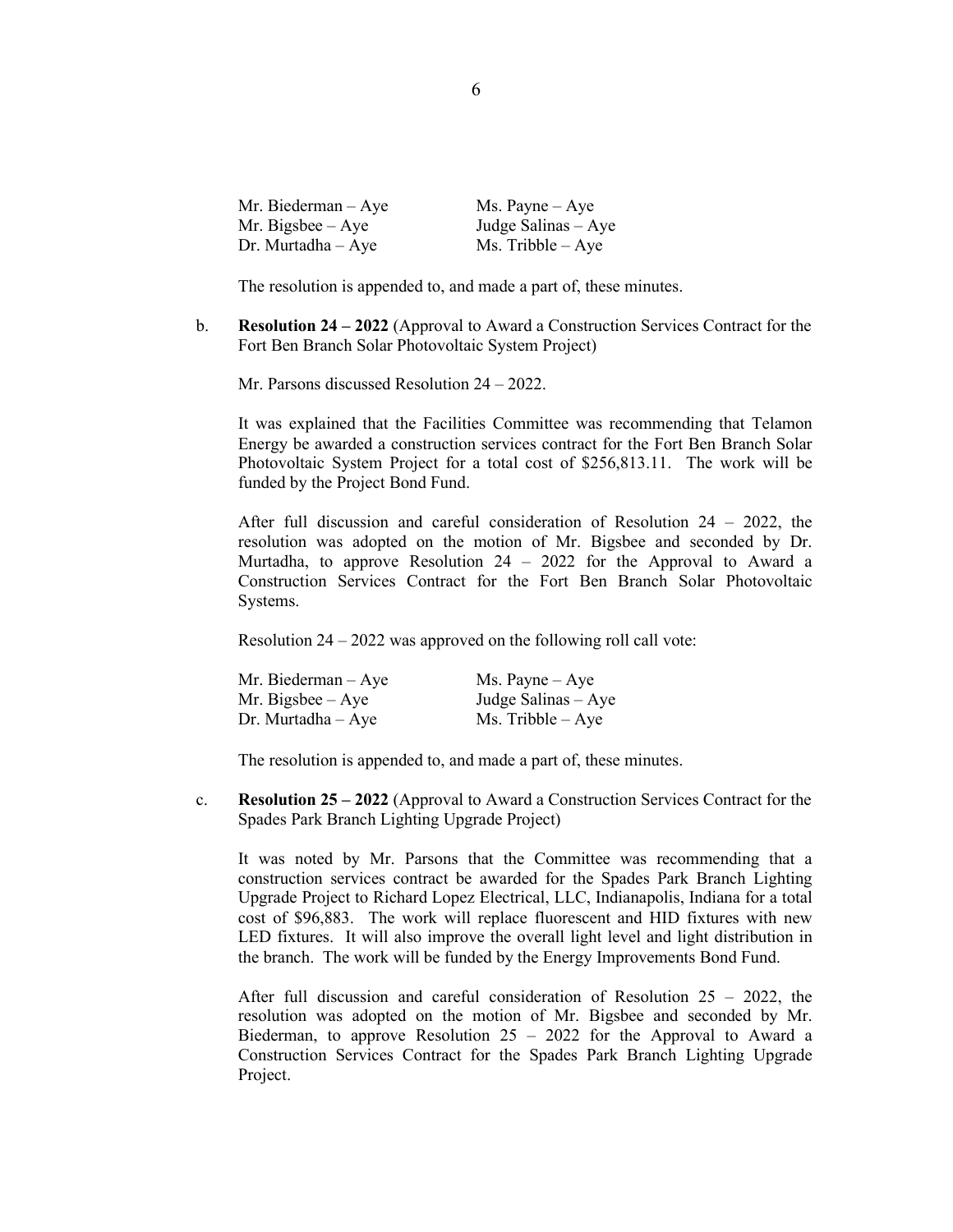Resolution  $25 - 2022$  was approved on the following roll call vote:

| Mr. Biederman $-$ Aye  | $Ms. \text{Payne} - Aye$ |
|------------------------|--------------------------|
| Mr. Bigsbee $-$ Aye    | Judge Salinas $-$ Aye    |
| $Dr.$ Murtadha $-$ Aye | $Ms.$ Tribble $-$ Aye    |

The resolution is appended to, and made a part of, these minutes.

d. **Resolution 26 – 2022** (Approval to Award a Construction Services Contract for the Central Library Atrium Carpet Replacement Project)

Mr. Parsons then discussed Resolution  $26 - 2022$ . He advised that the carpet in the Atrium and meeting rooms at Central Library has reached the end of its service life. The Committee is recommending that the Library award a construction services contract for carpet replacement to ICC Floors, Indianapolis, Indiana for a cost of \$93,580.

After full discussion and careful consideration of Resolution 26 – 2022, the resolution was adopted on the motion of Mr. Bigsbee and seconded by Mr. Biederman, to approve Resolution  $26 - 2022$  for the Approval to Award a Construction Services Contract for the Central Library Atrium Carpet Replacement Project.

Resolution 26 – 2022 was approved on the following roll call vote:

| Mr. Biederman – Aye | $Ms. \text{Payne} - Aye$ |
|---------------------|--------------------------|
| Mr. Bigsbee – Aye   | Judge Salinas $-$ Aye    |
| Dr. Murtadha – Aye  | $Ms.$ Tribble $-Aye$     |

The resolution is appended to, and made a part of, these minutes.

### **8. Library Foundation Update**

Roberta Jaggers, Library Foundation President, reviewed the information contained in the April 2022 Update.

#### **News**

The Foundation is proud to support the Meet the Artists Exhibit and Gala, the Name Engraving Project and the Center for Black Literature and Culture which recently upgraded its multi-media capabilities. Congratulations and thank you to all Library staff, Board members and volunteers involved.

#### **Donors**

The Foundation thanks 162 donors who made gifts last month. The following are our top corporate and Foundation donors:

92.3 WTTS Barnes & Thornburg LLP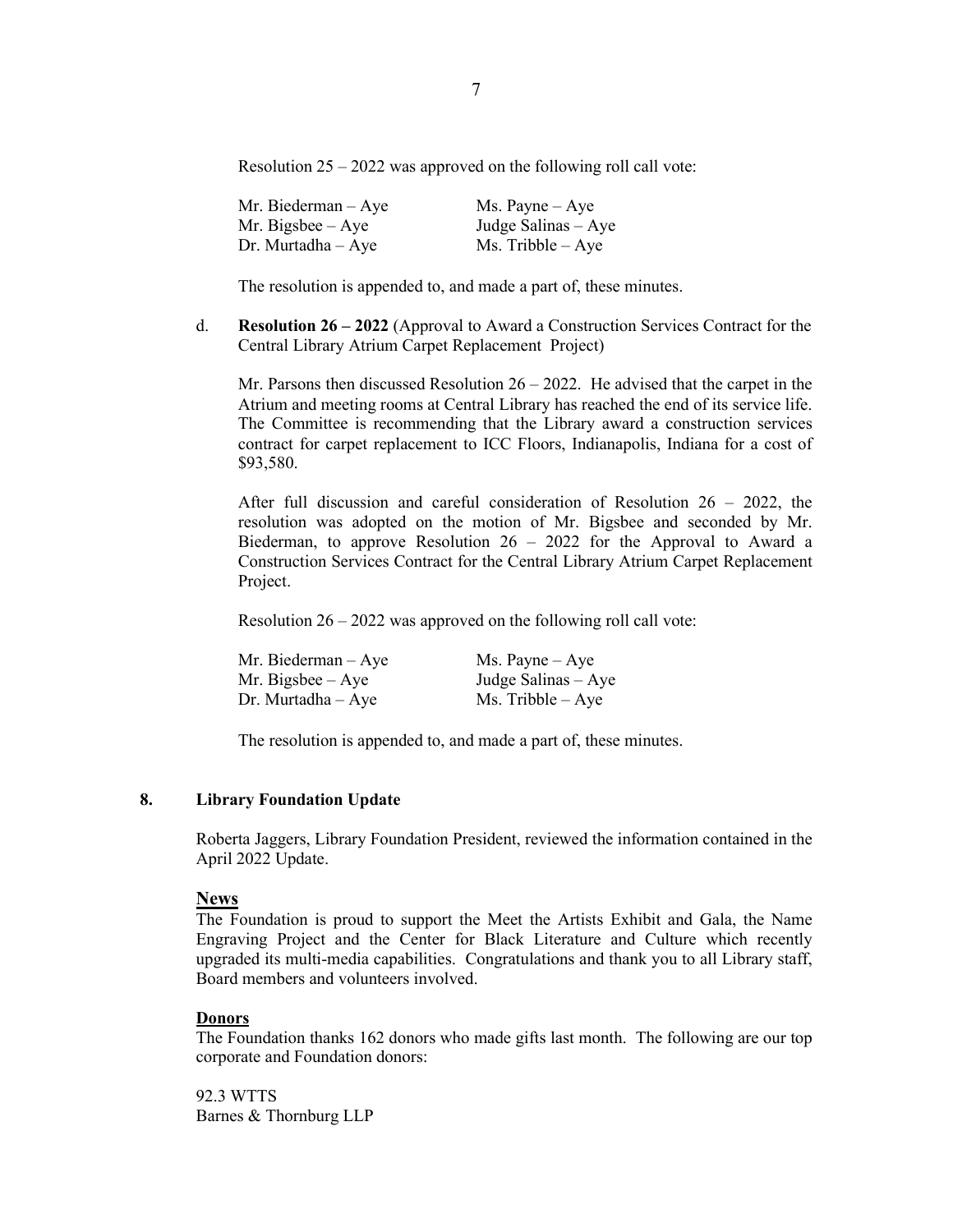CD-COM Systems Midwest, Inc. Indianapolis Colts Kiwanis Foundation of Indianapolis, Inc. Lilly Endowment Inc. Live Nation Worldwide, Inc. Louise Lage Kirtland and Hugh C. Kirtland Endowment Fund Meijer-East Washington Street Nina Mason Pulliam Charitable Trust

#### **Program Support**

This month, the Library Foundation is proud to provide more than \$80,000 to the Library. Examples of major initiatives supported include On the Road to Reading – Bunny Bags, Summer Reading Program Kickoff Celebrations and CBLC Bookfest & Juneteenth Celebration.

### **9. Report of the Interim Chief Executive Officer**

Nichelle Hayes, Interim Chief Executive Officer, provided the following report to the Board for April 2022:

My first month has been an exciting whirlwind. I have been meeting with staff, attending events and keeping the library running with everyone's help.

Meet the Artist, April 2, 2002, was amazing. Kudos to the entire African American History Committee for an incredible event. Some of you might not be aware that AAHC began in 1978 and is the longest running IndyPL Committee. This is the first year back after being virtual due to the pandemic. I saw many of you there. Special Kudos to Tony Radford & Cordia Watkins for keeping everything running smoothly.

On April 4th I attended the Day of Reflection at The Kennedy King Memorial Initiative (KKMI). A wreath was laid to honor the life of Dr. King at the Landmark for Peace Memorial sculpture located in Dr. Martin Luther King Jr. Park. This is a good time to reflect and channel the spirit of equality and compassion so central to both Dr. Martin Luther King & Robert F. Kennedy, which are still so relevant today.

I have met with the Executive Committee Meeting several times, collectively and individually. We are still working with Gwen Crider, consultant, who is helping us to help build the team's capacity to initiate and lead change.

We have had two ground breakings in the last month. First, Fort Benjamin Harrison Branch where Shelly Peak is the manager. And last, Glendale where Judy Gray is the manger. Mike Coghlan and the Communications Team did a fantastic great job! Both events were well attended.

I will be scheduling time to speak to all departments/branches over the next few months. Prior to that, I'm available to speak to anyone who has a concern. I do anticipate a Town Hall in the next 4 weeks or so. I have already spoken to many staff over the last 4 weeks.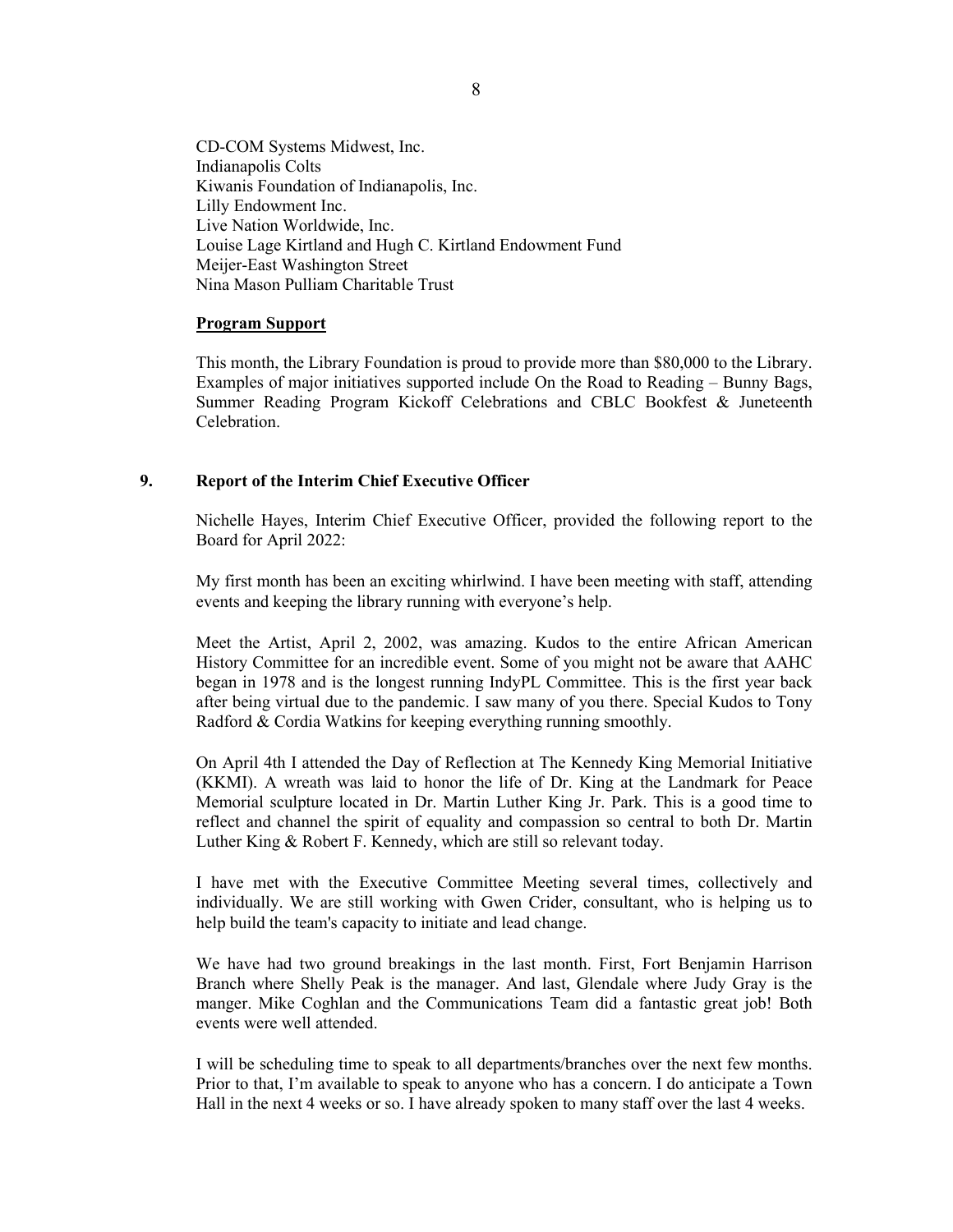We are dealing with some plumbing challenges at Central. The current determination is that there an issue with the line and it is actually the responsibility of Citizens Gas. This is a major undertaking and will take a while to solve.

Gordon Plumbing was able to get a camera in the pipe, and they saw that there is a low point in the pipe past our property line. They are working with Citizens and the City to see when a repair can get scheduled. At the moment, Gordon's best guess is that it will be at least a month, as Citizens will need to do their own inspection then schedule their repair team. Repair time is also unknown, as Gordon was only able to identify the issue (the low pipe) but not the underlying problem.

We are suggesting having Gordon upgrade the cleanout access pipe to a larger size. This would allow all the necessary equipment to be placed in the cleanout in case of future issues. It would be good to have Citizens and Gordon onsite at the same time, and we are trying to coordinate that. We are also working to get a quote from Gordon for the project, but it somewhat depends on the extent of the Citizens work.

On April 13, 2022, there was a forecast of severe weather. Because of that Adam Parsons, Facility Director, suggested we close early due to safety concerns for staff and patrons. I agreed and we closed at 3PM. Staff and patrons were notified.

This past weekend began the early voting cycle at Pike Branch! We opened on Saturday and saw an amazing 183 people come through our doors, casting their votes. We got lots of comments about how glad they were to vote here, how much they love the library, and how they thought this was the best spot for early voting in all of Pike township. We had the most voters at any Marion County Early Voting Center on Saturday! Our Seed Library got a lot of activity Saturday, as the line went past Anika's display. Sunday was a bit slower, but steady, with another 119 voters.

My primary goals are to address our compensation and capacity challenges. Members of EC are working to see how we can affect change to make the working environment that best it can be.

I am encouraging everyone to take care of their overall health. We have had some great classes, Tai Chi, Meditation, etc. that Kirsten Weaver has sent out. Please take advantage of them if you are able. We also have the EAP (Employee Assistance Program) reach out to HR if you have questions about using this benefit.

Committed to our Mission to promote "Lifelong Learning."

Nichelle M. Hayes MPA, MLS

Interim CEO

#### a. **Confirming Resolutions**

Ms. Hayes reminded the Board that this a routine, procedural action. She is recommending Resolution 27 - 2022 Regarding Finances, Personnel and Travel to the Board of approval.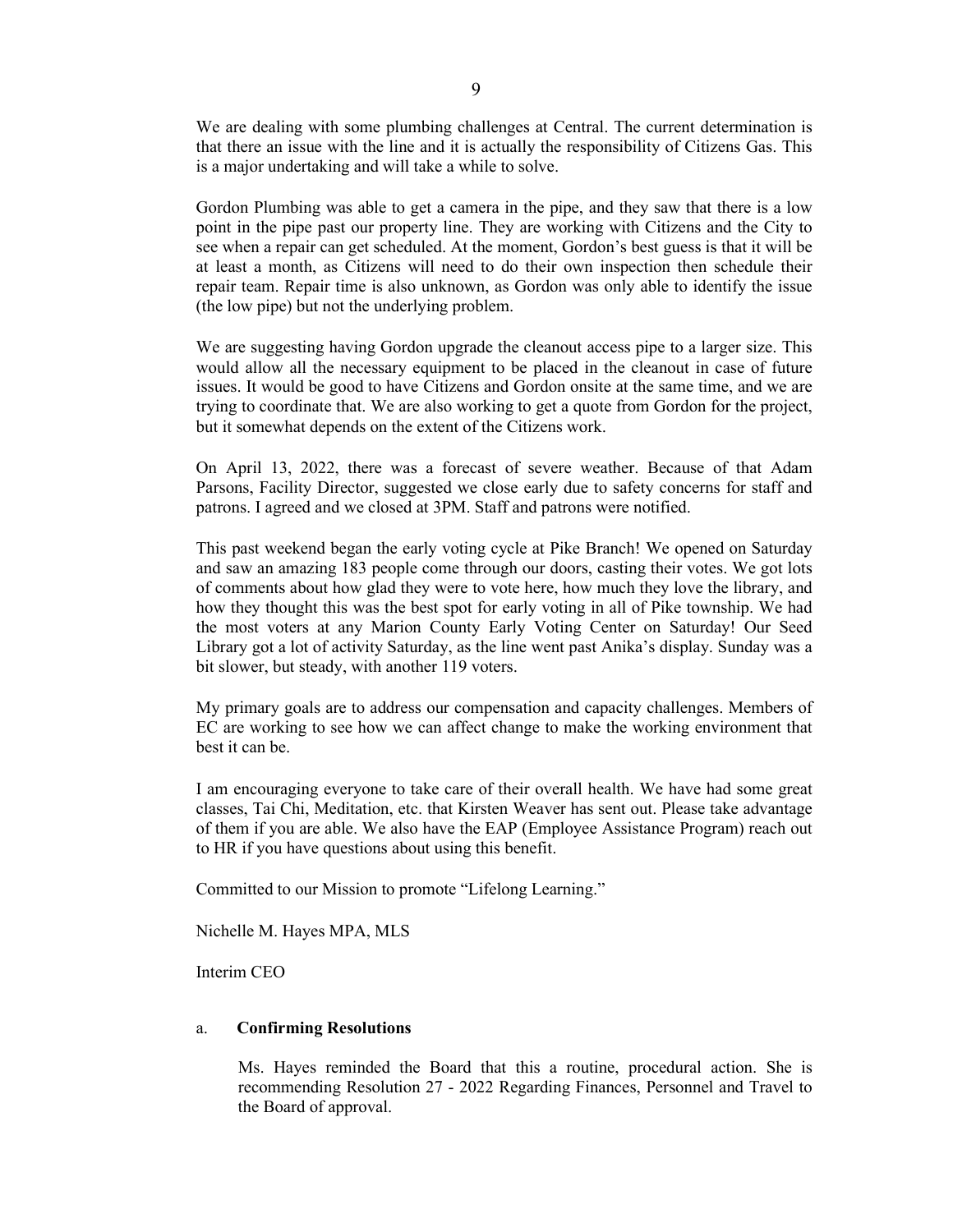#### 1) **Resolution Regarding Finances, Personnel and Travel (27– 2022)**

Ms. Payne made the motion, which was seconded by Dr. Murtadha, to approve Resolution 27 – 2022, the Resolution Regarding Finances, Personnel and Travel.

Resolution 27 – 2022 was approved on the following roll call vote:

| Mr. Biederman $-$ Aye | $Ms. \text{Payne} - Aye$ |
|-----------------------|--------------------------|
| Mr. Bigsbee $-$ Aye   | Judge Salinas $-$ Aye    |
| Dr. Murtadha – Aye    | $Ms.$ Tribble $-Aye$     |

The resolution is appended to, and made a part of, these minutes.

### **UNFINISHED BUSINESS**

**10.** None.

### **NEW BUSINESS**

Judge Salinas requested Board approval to bring Resolution 28 – 2022 (Resolution on Grievance Review) before them for consideration.

Mr. Bigsbee made the motion, which was seconded by Ms. Tribble, that the Board be allowed to consider Resolution  $28 - 2022$ . The motion was approved on the following roll call vote:

| Mr. Biederman $-$ Aye | $Ms. \text{Payne} - Aye$ |
|-----------------------|--------------------------|
| Mr. Bigsbee $-$ Aye   | Judge Salinas $-$ Aye    |
| Dr. Murtadha $-$ Aye  | $Ms.$ Tribble $-$ Aye    |

### **11. Resolution 28 – 2022** (Resolution on Grievance Review)

Ms. Tribble, as Chair of the Diversity, Policy and Human Resources Committee, advised that the Committee had received information and heard the grievance.

Judge Salinas asked for a motion to approve Resolution 28 – 2022 adopting and approving the recommendations and findings of the Committee.

After full discussion and careful consideration of Resolution 28 – 2022, there was a motion by Ms. Tribble which was seconded by Ms. Payne, to approve Resolution 28 – 2022.

Resolution 28 – 2022 was approved on the following roll call vote: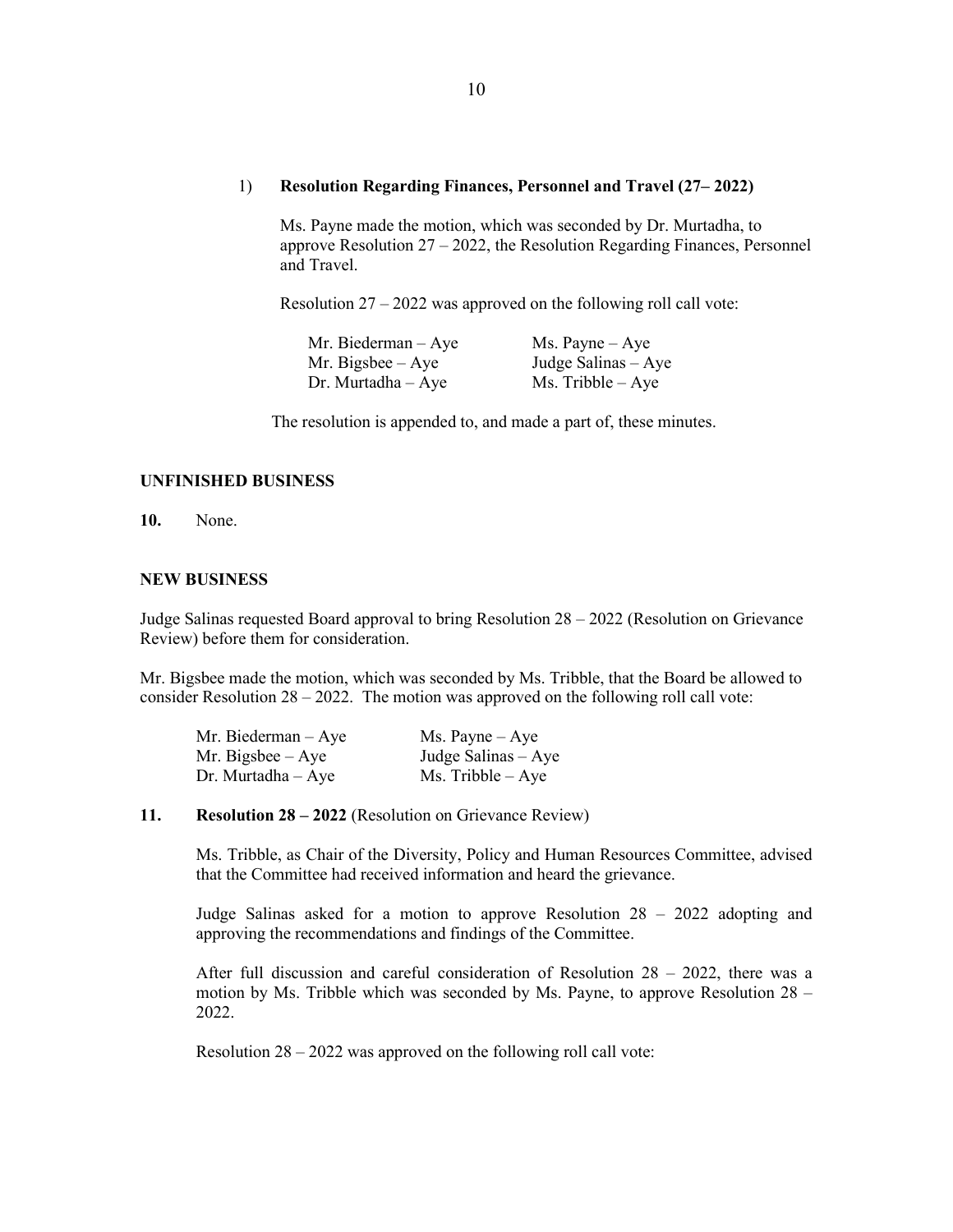| Mr. Biederman $-$ Aye | Ms. Payne $-$ Aye    |
|-----------------------|----------------------|
| Mr. Bigsbee $-$ Aye   | Judge Salinas – Aye  |
| Dr. Murtadha $-$ Aye  | $Ms.$ Tribble $-Aye$ |

The resolution is appended to, and made a part of, these minutes.

Judge Salinas advised that the decision of the Board adopting the recommendation of the Committee approved this evening will be provided to the Grievant.

On other matters ---

At this time, Ms. Payne commented that she was at the Pike Branch from 10:00 a.m. to 3:00 p.m. this past Saturday for the Primary/voting activities. It was a very welcoming atmosphere. She very proud of the staff at Pike who made certain everything went well.

Judge Salinas reminded everyone that May 3, 2022 is voting day for the Primary Election.

Ms. Hayes also mentioned the recent Glendale Branch Groundbreaking. There was a great turnout of both patrons and staff. Mike Coghlan from Facilities did a good job with the logistics for the event.

### **AGENDA BUILDING**

**12. Future Agenda Items –** This time was made available for discussion of items not on the Agenda which were of interest to Library Board members and the opportunity was given to suggest items that should be included on future Library Board Meeting Agendas.

Items suggested for upcoming Board Agendas are as follows:

**May 2022 -** None

### **INFORMATION**

- **13. Materials** 
	- a. **Notes of April 12, 2022 Facilities Committee Meeting**
- **14. Board Meeting Schedule for 2022 (Notice and Place of Meeting) and Upcoming Events/Information** 
	- a. **Board Meetings for 2022 Schedule** will be updated throughout the year as necessary.
	- b. **Library Programs/Free Upcoming Events** may be found at attend.indypl.org.